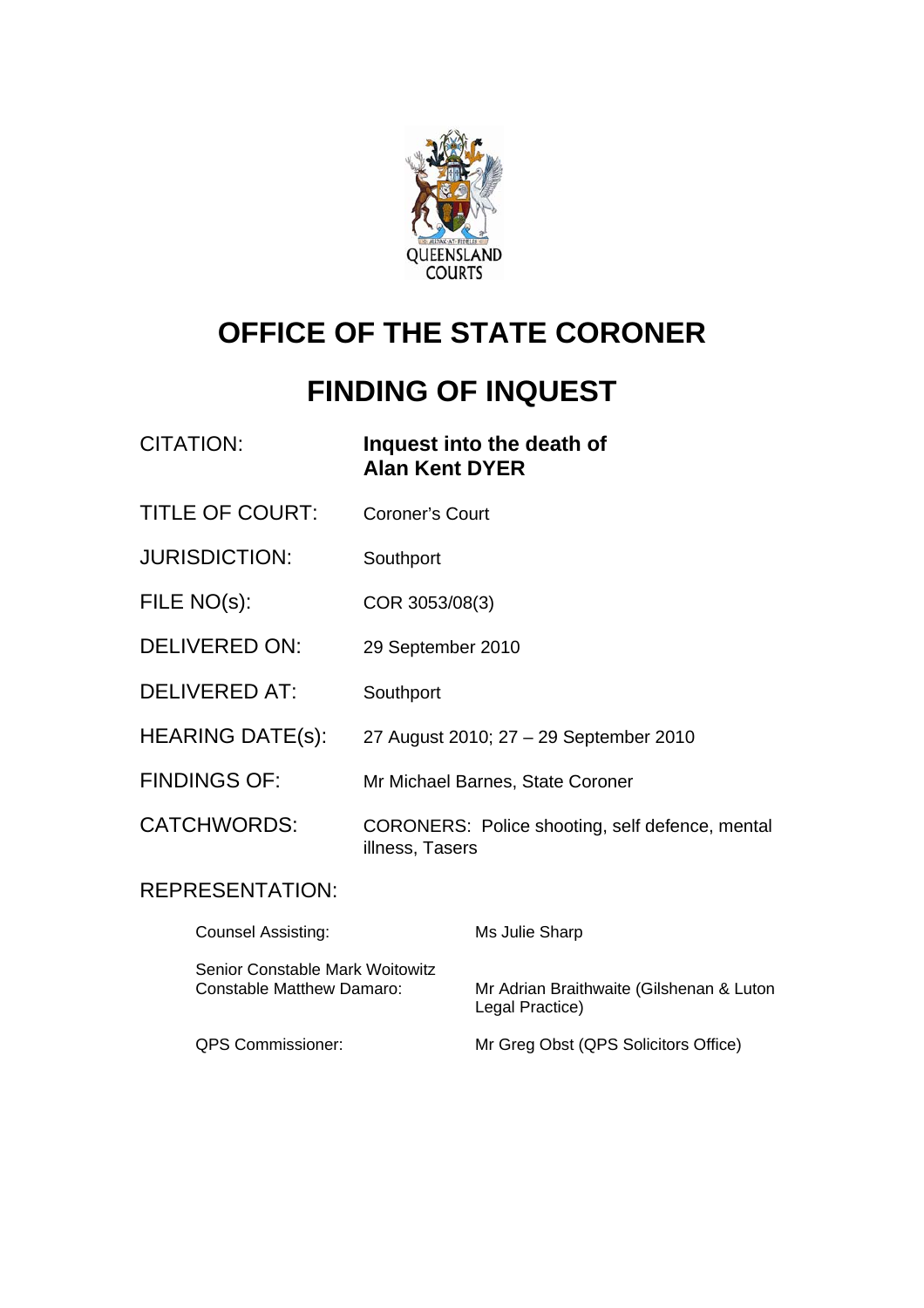#### **Table of Contents**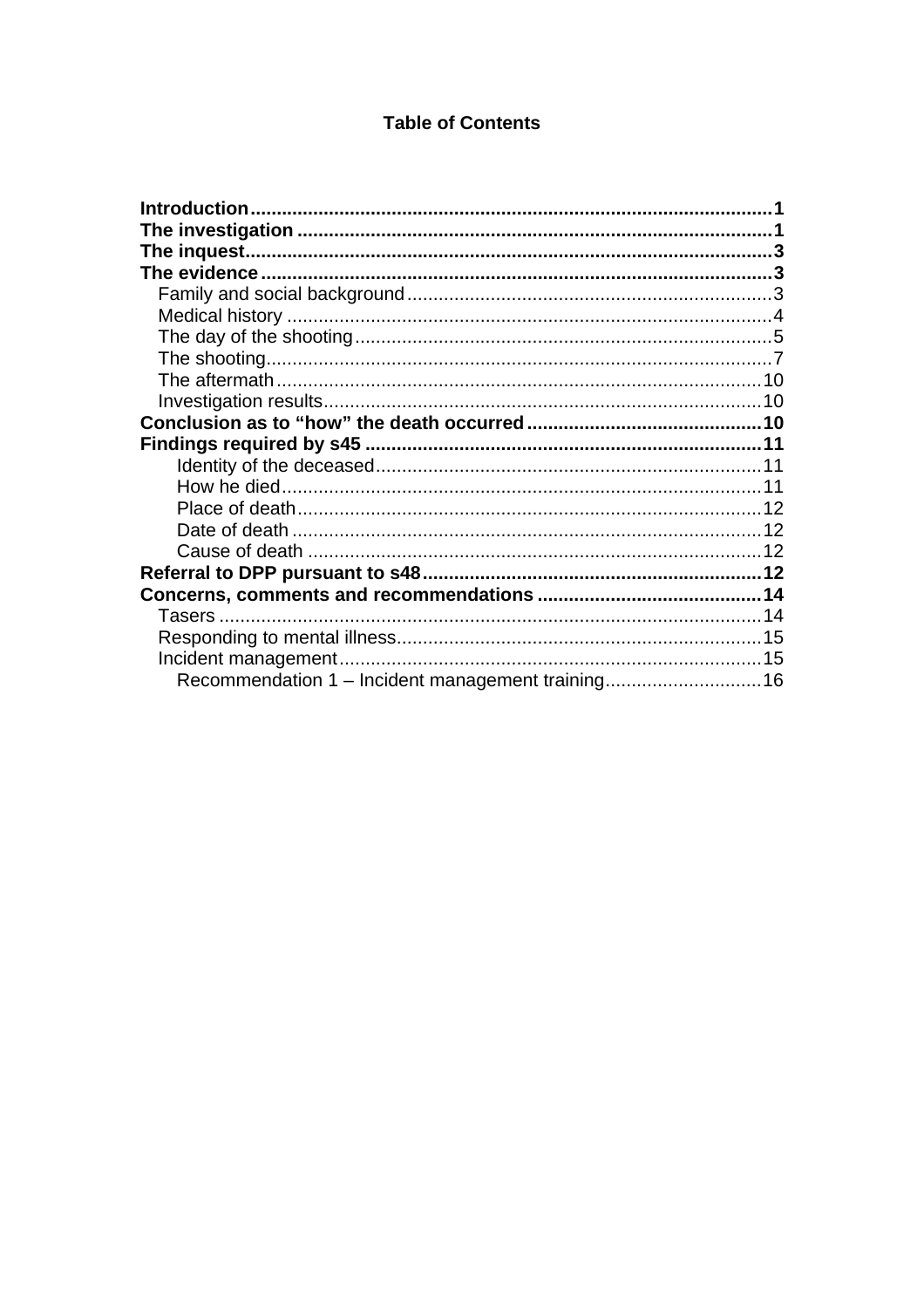<span id="page-2-0"></span>The *Coroners Act* 2003 provides in s45 that when an inquest is held into a death in custody, the coroner's written findings must be given to the family of the person who died; each of the persons or organisations granted leave to appear at the inquest and to various officials with responsibility for the justice system. These are my findings in relation to the death of Alan Kent Dyer. They will be distributed in accordance with the requirements of the Act and posted on the website of the Office of the State Coroner.

# **Introduction**

On 31 May 2008, Alan Dyer's former partner called 000 to report he had set a fire inside the house they still shared in Pacific Pines.

Shortly after police arrived, Mr Dyer emerged from the front door brandishing a large knife, shouting threats to kill. He moved quickly towards the two officers who were standing in the front yard. The officers retreated down an embankment in front of the house but one of them tripped and fell. Mr Dyer continued to approach and the other officer drew his service weapon and shot Mr Dyer once in the stomach.

He died at the scene.

These findings confirm the identity of the dead man; explain how the death occurred, establish the time and place of the death and its cause. The findings also consider –

- whether the police officers involved acted in accordance with the Queensland Police Service (QPS) policies and procedures then in force;
- whether the death could have been prevented or the likelihood of other reduced by changes to police policies or procedures; and
- whether the conduct of the officer who shot Mr Dyer should be referred to the DPP pursuant to s48 of the Act for determination of whether a criminal charge should be preferred.

# **The investigation**

As can be readily appreciated, whenever a death is connected with police action it is essential the matter be thoroughly investigated to allay any suspicions that inappropriate action by the officers may have contributed to the death. The family and friends of the deceased person are entitled to expect a thorough investigation and an account of how the death occurred. It is also desirable that the general public be fully apprised of the circumstances of the death so they can be assured the actions of the officers has been appropriately scrutinised. The police officers involved also have a right to have an independent assessment made of their actions so there can in future be no suggestion there has been any "cover up" of inappropriate action.

The investigation of this matter was conducted by the QPS Ethical Standards Command and a detailed report was prepared by Inspector C D Byram. A team of senior investigators were assigned to the task which was overviewed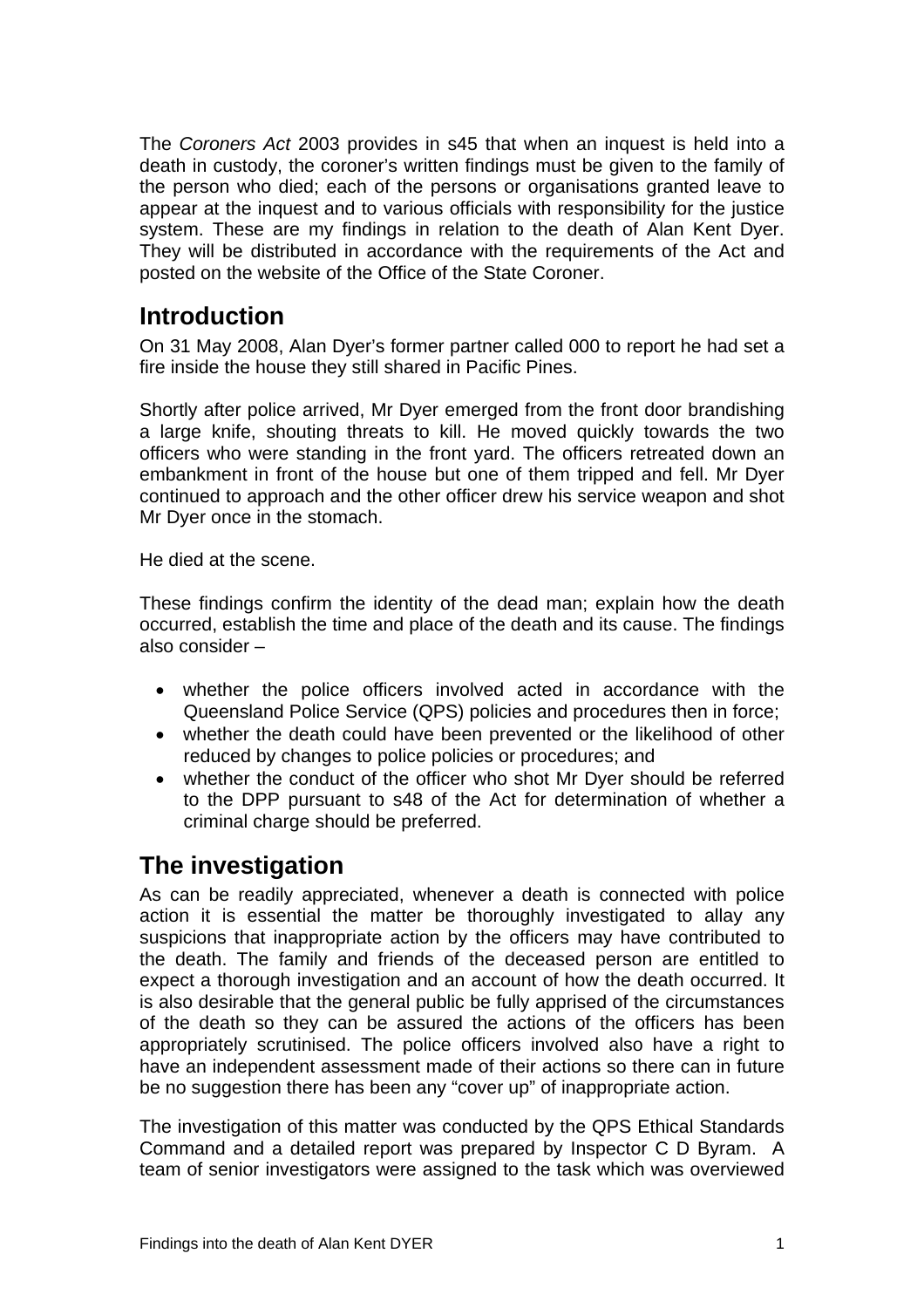by a Superintendent from Internal Investigations. Police officers from Brisbane and the Gold Coast, including specialist forensic officers assisted in the investigation.

The scene of the shooting in Elkin Street, Pacific Pines was treated as a crime scene and a log of events kept throughout the ensuing hours. Senior police officers, the Crime and Misconduct Commission, the Ethical Standards Command were notified of the incident within the hour. I was notified and attended at the scene where police re-enacted the incident.

Prior to that other police officers had responded to the report of a shot having been fired and Senior Sergeant Goldsworthy arrived to take control of the scene at 7.19pm. He took possession of Constable Damro's and Senior Constable Woitowitz's weapons and both officers were breath tested. Urine samples taken later showed that neither officer had consumed drugs or alcohol. The officers were isolated from the crime scene and separated prior to them participating in formal records of interview.

Door knocks of the local area were conducted immediately and the scientific and forensic officers attended the scene. A detailed forensic examination of the house and the front yard was then conducted. An extensive set of photographs of the scene and all potential points of interest were taken on the evening and the following morning and an interactive DVD was prepared to allow the scene to be viewed from a variety of angles both in motion and static.

ESC investigators conducted extensive interviews and video re-enactments with both of the officers involved. Records of interview or statements were obtained from the police officers, civilian witnesses who saw and heard aspects of the incident, persons who had been in recent contact with Mr Dyer, and members of Mr Dyer's family.

A QPS ballistics expert examined Constable Damro's service weapon and determined that one bullet had been fired from the pistol which was found to be in good working order. Biological examinations revealed that blood found on the couch in the lounge room (next to where the sheath of the knife was located) and inside the front door was Mr Dyer's.

Hospital records were obtained from the Gold Coast Hospital where Mr Dyer had previously been treated for depression. He had attempted suicide in 2003 and those records are included. A statement was also taken from Dr Rupnarain of the Labrador Medical Centre. Mr Dyer regularly attended that practice in connection with his depression.

An autopsy examination was conducted by an experienced pathologist, Dr Olumbe, during which blood and urine samples were taken from the deceased and subsequently analysed.

I am satisfied that this matter has been thoroughly and professionally investigated and that all relevant sources of information have been accessed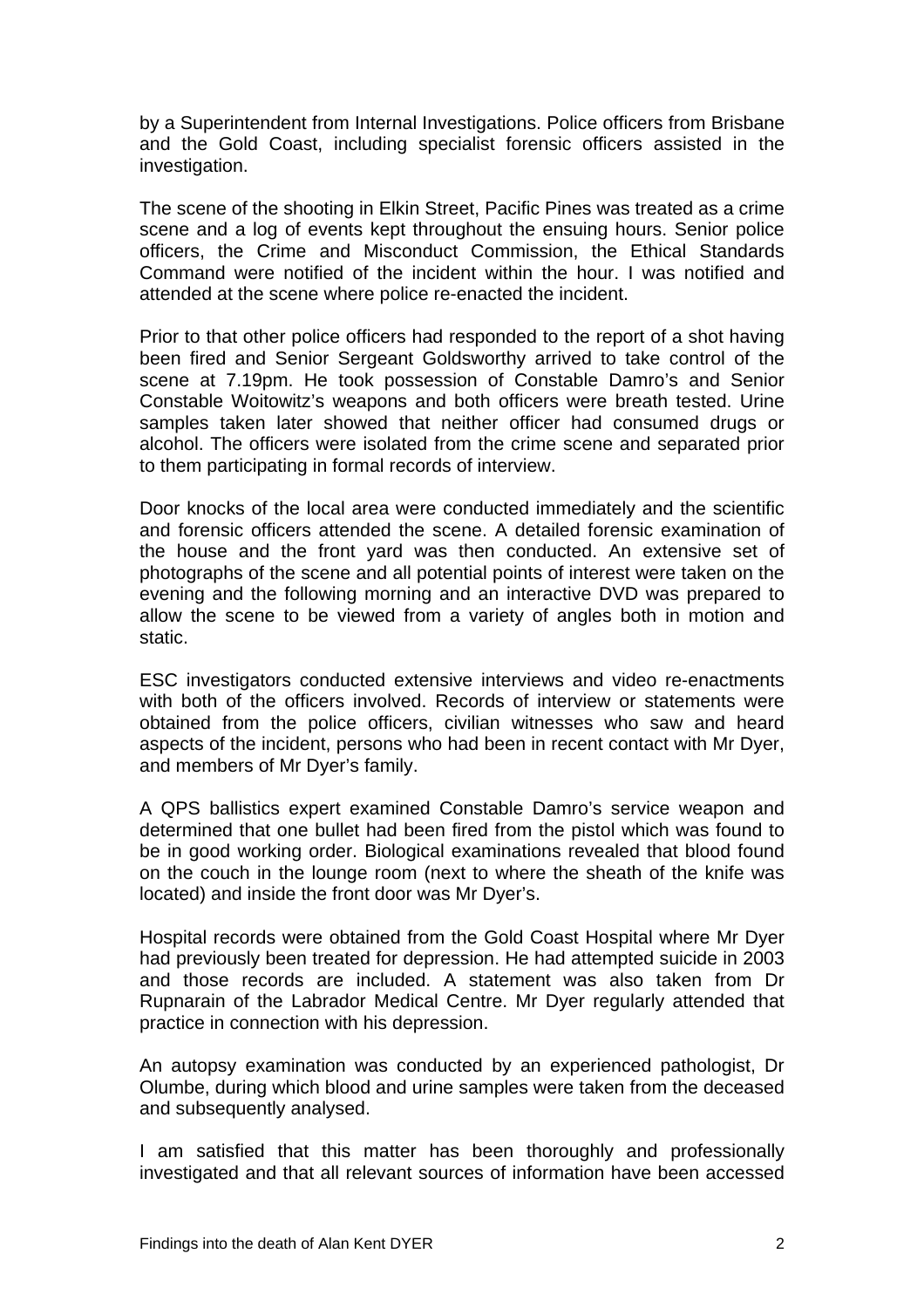<span id="page-4-0"></span>and analysed. I thank Inspector Byram for his considerable efforts in compiling the detailed report and well set out brief of evidence. I also acknowledge the assistance of Mr Obst of the QPS legal services unit in obtaining further material in advance of the hearing.

# **The inquest**

A pre-hearing conference was held in Brisbane on 27 August 2010. Ms Sharp was appointed Counsel Assisting. Leave to appear was granted to the representatives for the police officers and the Commissioner of the QPS.

The inquest proceeded over three days commencing on 27 September 2010. Sixteen witnesses gave oral evidence and 109 exhibits were tendered.

I take this opportunity to express my condolences to Mr Dyer's family and friends. In particular his daughter Silka who was obviously dearly loved by her father, whose affection she returned. He is obviously also sadly missed by his siblings, one of whom helpfully provided a more positive picture of his life than was till that point before the court.

## **The evidence**

I now turn to the evidence. Of course I cannot summarise all of the information contained in the exhibits and transcript but I consider it appropriate to record in these reasons the evidence I believe is necessary to understand the findings I have made.

#### *Family and social background*

Mr Dyer was born in New Zealand. He was the eldest of three children and according to his sister, Tracey, had a happy childhood.

When Mr Dyer was in his early 20s, he attempted suicide by overdose. He had apparently become entangled with a crowd of drug users and during that period he was scared and depressed.

Mr Dyer became interested in selling Herbalife products and he was ultimately chosen to establish a distributorship in Italy. That business was a successful and Mr Dyer worked his way to the upper echelons of the company. Mr Dyer met Jolanta Kuzak through his work in Europe and the couple had a daughter, Silka, in 1991. When Silka was 4 years old the family moved to Australia.

Ms Kuzak describes a tumultuous relationship with Mr Dyer who it seems developed a problem with alcohol and cannabis during their time in Europe. There were periods of separation on account of those problems and Mr Dyer again attempted suicide in 2001. Ultimately the couple acrimoniously divorced in 2005.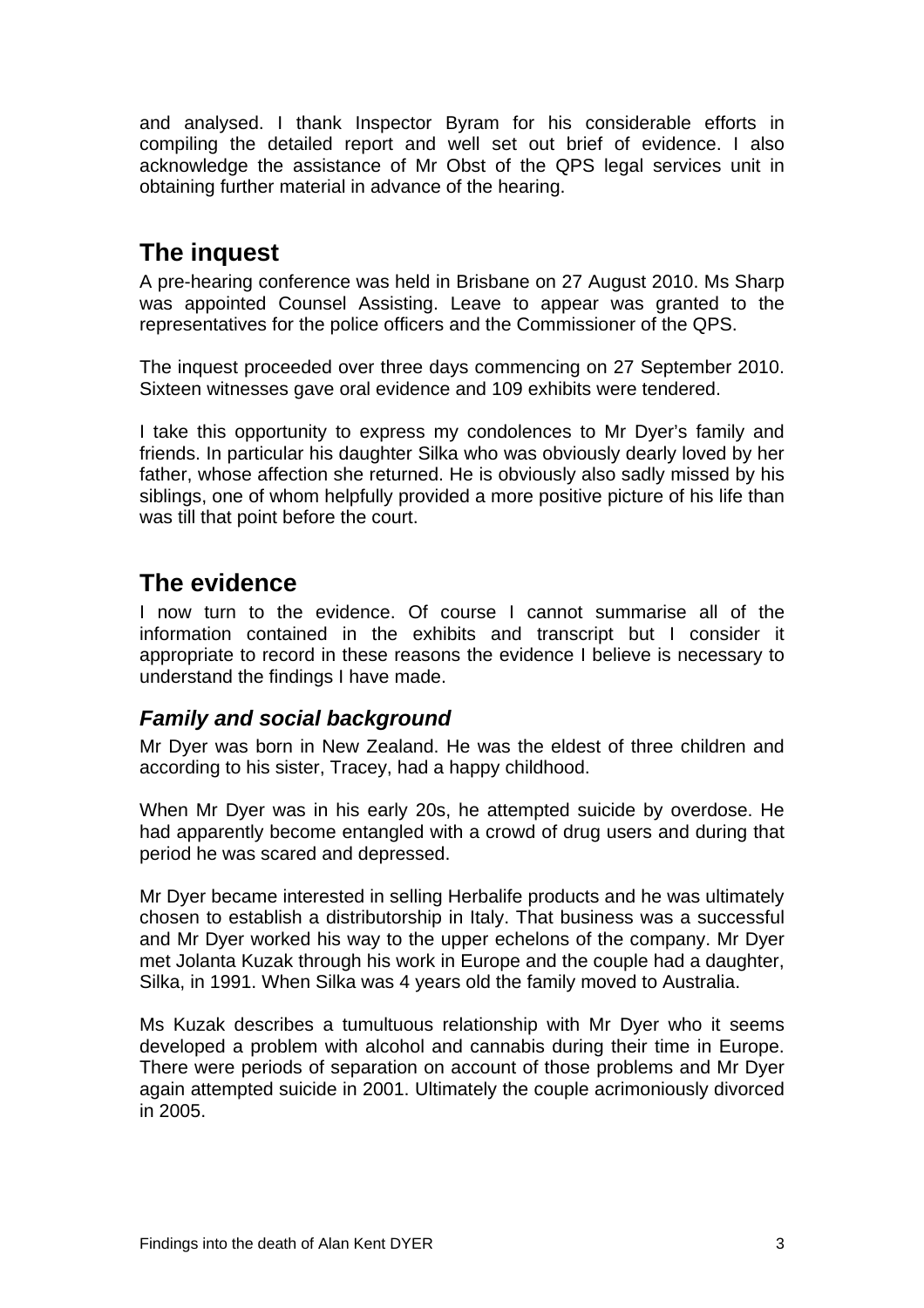<span id="page-5-0"></span>He maintained a close and loving relationship with his daughter; they met regularly and she told the inquest they spoke on the telephone every other day. Mr Dyer called her shortly before his death.

In 2004 or 2005, Mr Dyer commenced a relationship with Chantal Rodriguez which was also quite volatile. From the accounts of a number of Mr Dyer's friends, I have formed the view that she was a demanding and manipulative woman. They separated for a short period at the beginning of 2008 but recommenced cohabiting shortly before Mr Dyer's death. In the days preceding his death that relationship had again deteriorated and Ms Rodriguez was seeing another man, although she and Mr Dyer continued living together at 19 Elkin Street. Also living at the house was Ms Rodriguez's daughter Crystal Sheppard, and her boyfriend, Julian Willie.

#### *Medical history*

Mr Dyer had a history of depression that resulted in two suicide attempts. After Mr Dyer attempted to drown himself in the ocean in February 2003 he was diagnosed with suffering from a major depressive disorder.

Mr Dyer had regular contact with general practitioners at the Labrador Park Medical Centre. Dr Rupnarain of that practice gave evidence in the proceedings and confirmed that Mr Dyer was referred to the Gold Coast Mental Health service by his colleague Dr Indrajit on 15 March 2006. The letter of referral notes that Mr Dyer was suffering depression, was under a lot of stress, and was having suicidal thoughts.

Gold Coast Mental Health records show that Mr Dyer engaged with that service on a regular basis throughout March and April 2006. There were regular home and telephone attendances during that period in which Mr Dyer disclosed suicidal ideations but the desire to resist them. He had insight into his illness and was grateful for the support of the service. Mr Dyer was referred to counselling services and was medicated on Prozac.

Dr Rupnarain first had contact with Mr Dyer on 15 December 2006. He was depressed about his divorce and lack of contact with his daughter and had been having thoughts of suicide. Mr Dyer reported that he was already in consultation with the Gold Coast Mental Health Unit, although the records do not show contact since April 2006. Dr Rupnarain changed Mr Dyer's medication to Luvox since it did not appear that the Prozac was dealing effectively with the illness.

On 27 March 2007, Mr Dyer was again referred to counselling although there is no evidence that he engaged in that process. Dr Indrajit referred Mr Dyer to a psychologist on 27 March 2007. Again, there is no evidence that Mr Dyer followed-up that referral.

Mr Dyer's last contact with the medical centre was on 17 January 2008 when he was given a prescription for Luvox. Dr Rupnarain's evidence was that Mr Dyer's supply of that medication would have depleted after 30 days. Since there is no evidence that Mr Dyer had obtained a script from elsewhere, it is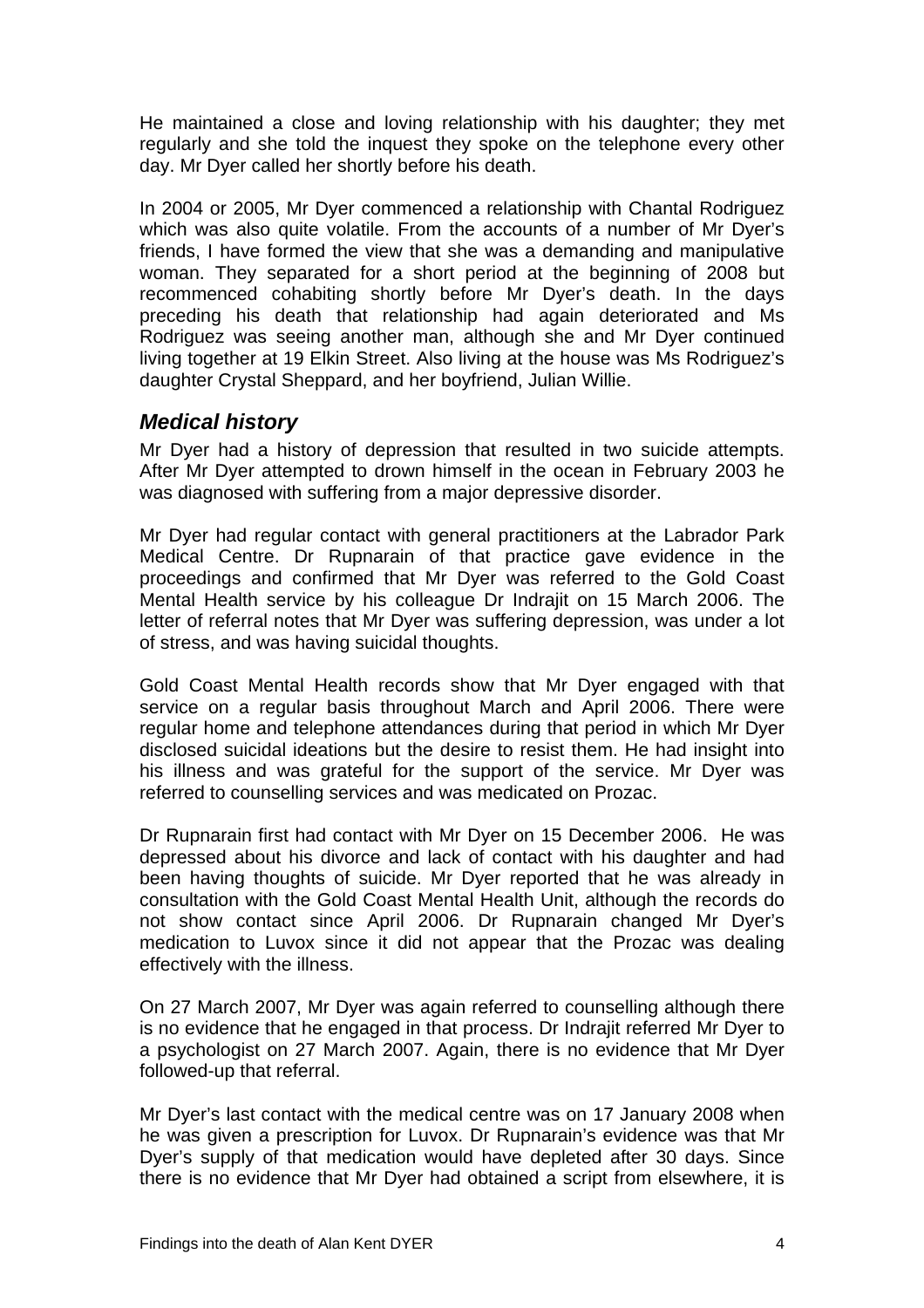<span id="page-6-0"></span>likely that he was not medicated for some months prior to his death on 31 May 2008.

#### *The day of the shooting*

On Saturday 31 May 2008, Mr Dyer left the house at about 9.45am telling Ms Rodriguez he was going to work. Instead, he went to the house of his close friend Laurie Henderson. By the time he arrived there at about 10.00am, Ms Rodriguez had already called Mr Henderson and been abusive and threatening about Mr Dyer.

Mr Henderson said that his friend seemed happy and they sat out the back chatting and drinking scotch and coke as they did regularly on a Saturday. When Mr Henderson told Mr Dyer of his conversation with Ms Rodriguez, Mr Dyer laughed it off, appearing unfazed. During the morning, Mr Dyer telephoned a woman from whom he'd rented a room when he and Ms Rodriguez had separated previously. He told her he wanted to move back in and they came to an arrangement about that.

Mr Dyer left Mr Henderson's house about 1.00pm. It is not clear where he went then but his former landlady says he dropped some packing cartons to her house, in her absence, at some stage during the afternoon.

It has been established that between 2.00 and 3.30pm, Mr Dyer went to the Pacific Pines Tavern to socialise with Crystal Sheppard and Julian Willie. Ms Sheppard thought they met at 3.30pm and Mr Willie thought it was closer to 2.00pm

While at the Tavern Mr Dyer consumed a vodka drink and four or five large glasses of VB. There was domestic unrest with Ms Rodriguez calling Mr Willie's phone and asking to speak with Mr Dyer. Using numerous profanities, she told Mr Kent she wanted him to move out. She also sent a text message reiterating the demand. Mr Willie said that Mr Dyer brushed off the animosity saying words to the effect of "*Come on, we're at the pub, the sun is out, let's enjoy a nice day together."* 

Ms Sheppard recalls that by the end of the session Mr Dyer was "*pretty drunk"*. She said that Mr Dyer told her that he was "*over everything*" and that he was sorry that he was not going to be here to see her baby (she had recently discovered she was pregnant). Mr Dyer told Ms Sheppard that he loved her like a daughter but that he was not going to be here much longer. It seems that while he was portraying a lack of concern about the situation with Ms Rodriguez, he was becoming melancholy.

Despite his intoxication Mr Dyer attempted to drive home from the hotel when they left at about 5.30pm. However, after travelling a short distance he damaged his vehicle when he sped over a speed bump. He then got into Mr Willie's car which Ms Sheppard was driving and the three together went back to the Elkin Street premises.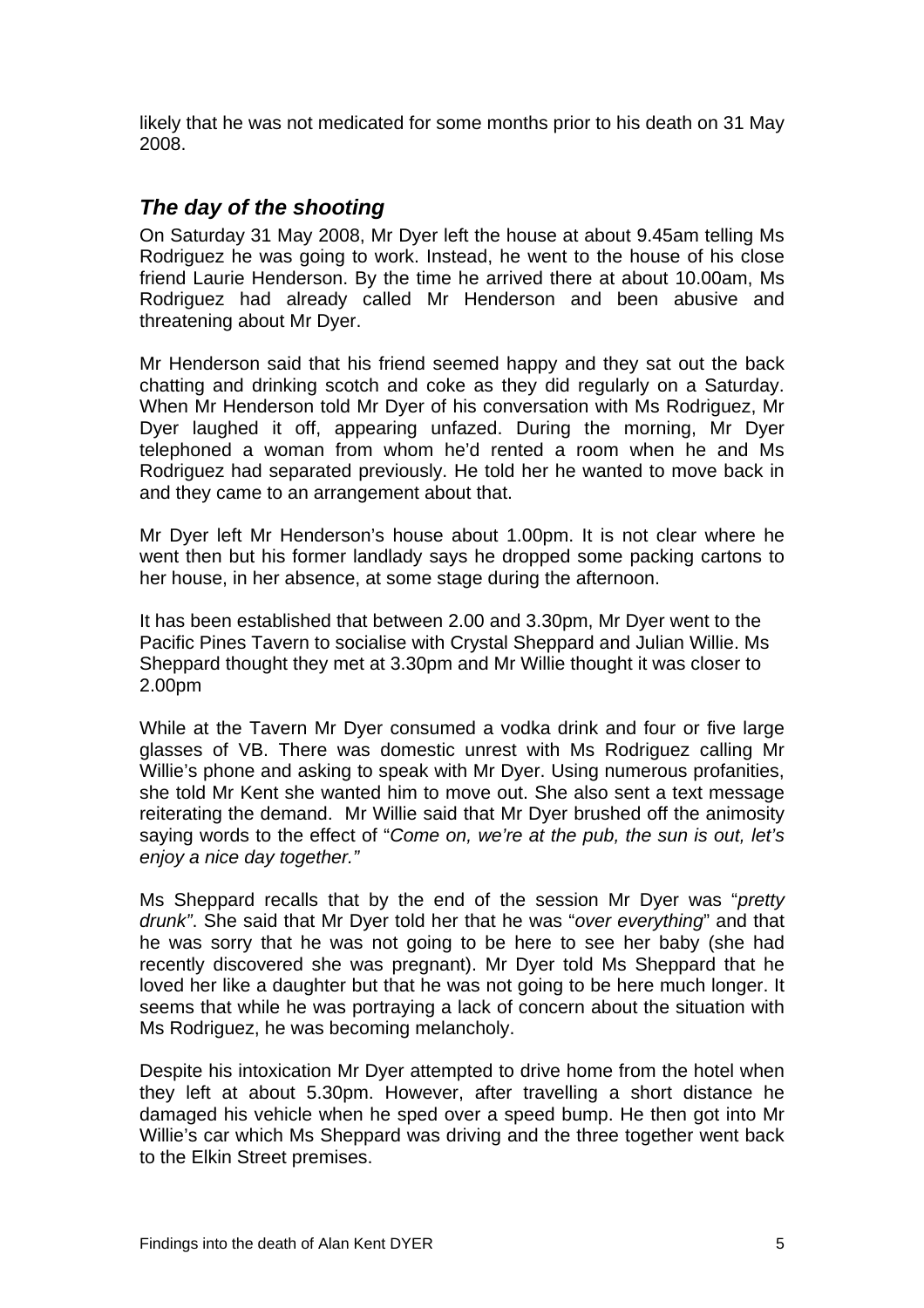They found Ms Rodriguez in the tv room at the front of the house, to the left of the main entrance. Upon entering, she immediately began badgering Mr Dyer. The other two say he did not respond but simply sat on a two seater couch in that room. Ms Rodriguez soon left the room and went upstairs. Ms Sheppard and Mr Willie soon followed, as they were preparing to go out for dinner. However, before doing so they accompanied Mr Dyer outside while he smoked a marihuana cigarette and Mr Willie smoked tobacco. Mr Willie says that after this Mr Dyer resumed his seat in the tv room and seemed calm and accepting of the breakdown of his relationship with Ms Rodriguez. Ms Sheppard thought he just seemed "*stoned*".

It seems Ms Rodriguez may have been moving around the house because she claims that at one stage Mr Dyer said to her repeatedly, "*You will lose everything tonight, you'll have nothing."* The other two did not hear this and I found Ms Rodriguez to be an unconvincing and unreliable witness so I have doubts about the accuracy of this claim.

What is clear is that the three occupants of the house other than Mr Dyer were upstairs when they heard a smoke detector alarm. As they rushed down stairs to investigate they variously smelt smoke and observed the glow of flames. They found that Mr Dyer had lit newspaper in and around a built in wardrobe in the tv room. They quickly extinguished the fire and the photographs later taken by police show it had done little or no damage. Understandably, however, it shocked and distressed the other occupants of the house.

Mr Willie recalls Mr Dyer sitting in the lounge chair emotionless. He asked him why he had started the fire. Mr Dyer's only response was "*It's over"*.

The two women were rushing around the house in a distressed state. Ms Rodriguez was apparently concerned that her caged birds might be affected by the smoke. She told Mr Dyer she had called the police.

Soon after this Mr Dyer became agitated. He retrieved a large ornamental knife or dagger from a cupboard in the tv room and sat on the couch slumped backwards with the knife against his stomach. He asked Mr Willie to roll him a cigarette. Mr Willie asked Mr Dyer go outside to smoke the cigarette but he refused again saying "*It's over, it's over.*" Mr Willie says that Mr Dyer also said that if police came he would stab them, or words to that effect.

In an effort to defuse the situation Mr Willie asked Mr Dyer what he thought his daughter, Silka, would think of his behaviour. It did not have the desired effect. Rather, Mr Dyer pounded the glass coffee table with the butt of the knife, causing it to break. Mr Dyer then started brandishing the knife in dangerous slashing motions clearly intended to frighten the other occupants of the house. It did that and more, as one flourish struck Mr Willie's arm causing a minor laceration. Ms Sheppard may also have suffered a minor abrasion. Mr Dyer was yelling "G*et out!*" repeatedly. Sensibly, they did. Mr Dyer chased them out the front door and slammed and locked it behind them.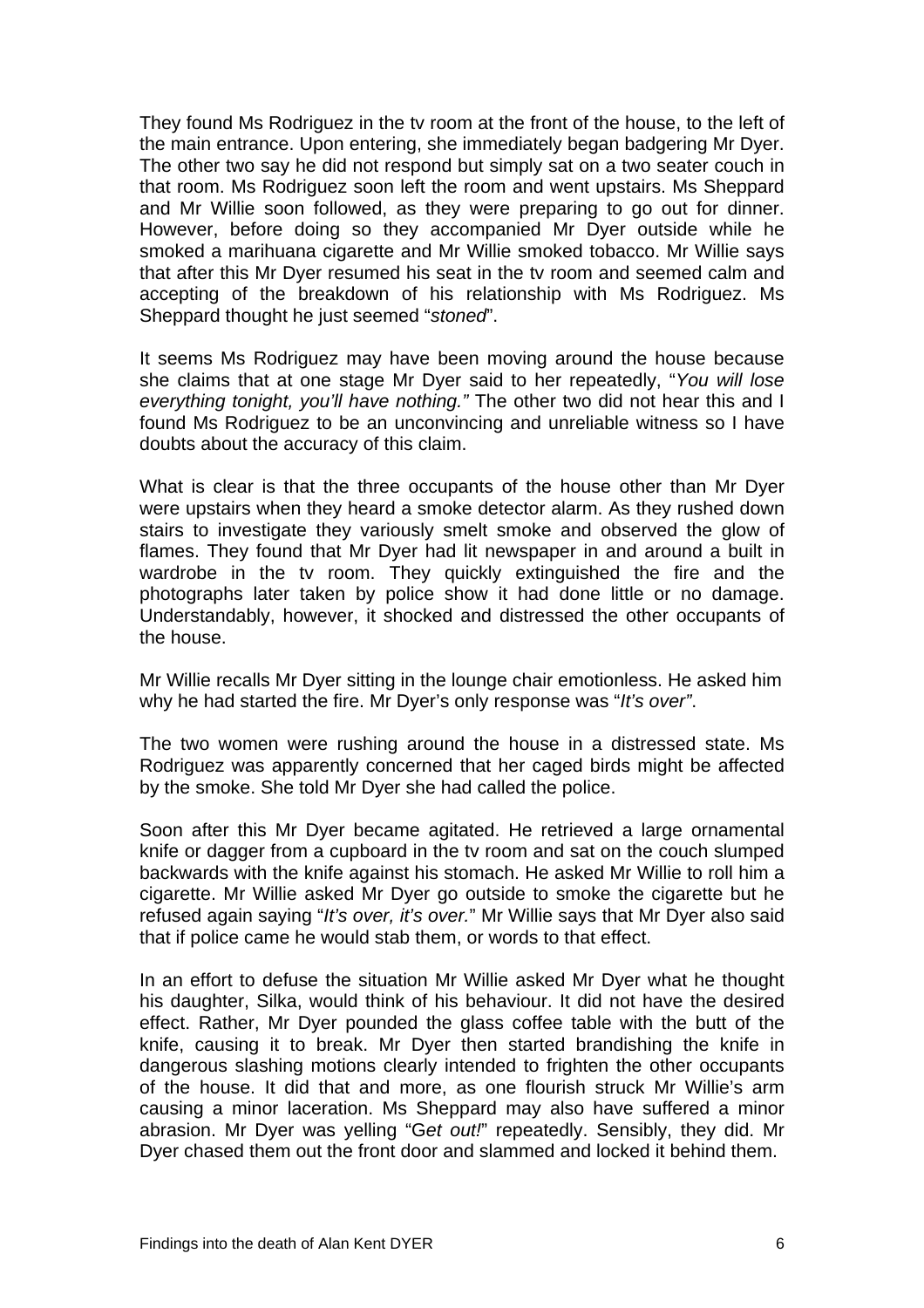<span id="page-8-0"></span>Ms Rodriguez' 000 call was logged at 6:03pm. In it she told the operator that her flat mate had set fire to the house or at least a wardrobe and is trying to set more fires. She also reports the arsonist has mental health problems and that she has suffered minor injuries extinguishing the fire. The 000 operator passes on this information to the Queensland Fire Service (QFS), the Queensland Ambulance Service (QAS) and Nerang Police Beat. All three services detail crews to respond. All crews are given much the same information.

After being chased out of the house, Ms Rodriguez, Ms Sheppard and Mr Willie clustered on the driveway near the front door. One neighbour reports hearing a woman demanding to be allowed in; others heard screaming and went outside to investigate. As a result there were numerous witnesses to what next unfolded. Understandably, their accounts vary in some respects. Notwithstanding that, they enable me to describe what transpired with some confidence.

The residents of 21 Elkins Street included Stephen Karekare and Matiu Irwin who gave evidence in the inquest. They heard Mr Willie calling out for help saying that the man in the house was threatening to kill him and the two females. He also told them the man was armed with a knife. The victims were told to come over to number 21 which they did. They and a number of the occupants then stood around on the driveway of that premises waiting for the emergency services to arrive.

Other neighbours heard the commotion and describe a female screaming calls for help as well as statements to the effect that the man inside the house was crazy and was attacking and threatening the occupants. Mr Pratt at number 22 heard references to a knife.

It seems after he had chased the others from the house, Mr Dyer called his daughter Silka, told her how proud he was of her and how much he loved her. He repeated these sentiments and told her to remember them.

#### *The shooting*

A fire truck under the command of Shane Cody was logged arriving at the scene at 18:18:06. They approached the people outside number 21 and were told the fire was next door at number 19. Mr Cody walked towards that residence but just as he reached the door he was told the man inside has a knife. Mr Cody believes he was told this by a woman matching the description of Ms Rodriguez.

Senior Constable Mark Woitowitz and Constable Matthew Damro were detailed the job while on a meal break at the Nerang Police Beat. They had trouble locating the address but when in the vicinity, they came across Mr Cody's fire truck and followed it to Elkin Street. The police communications system records them booking off the air at that address shortly after [1](#page-8-1)8:17.<sup>1</sup>

<span id="page-8-1"></span><sup>1</sup> As usual, the clocks used by the various services are not synchronised and so can not be used for accurate cross referencing. They do however enable the time between events to be measured.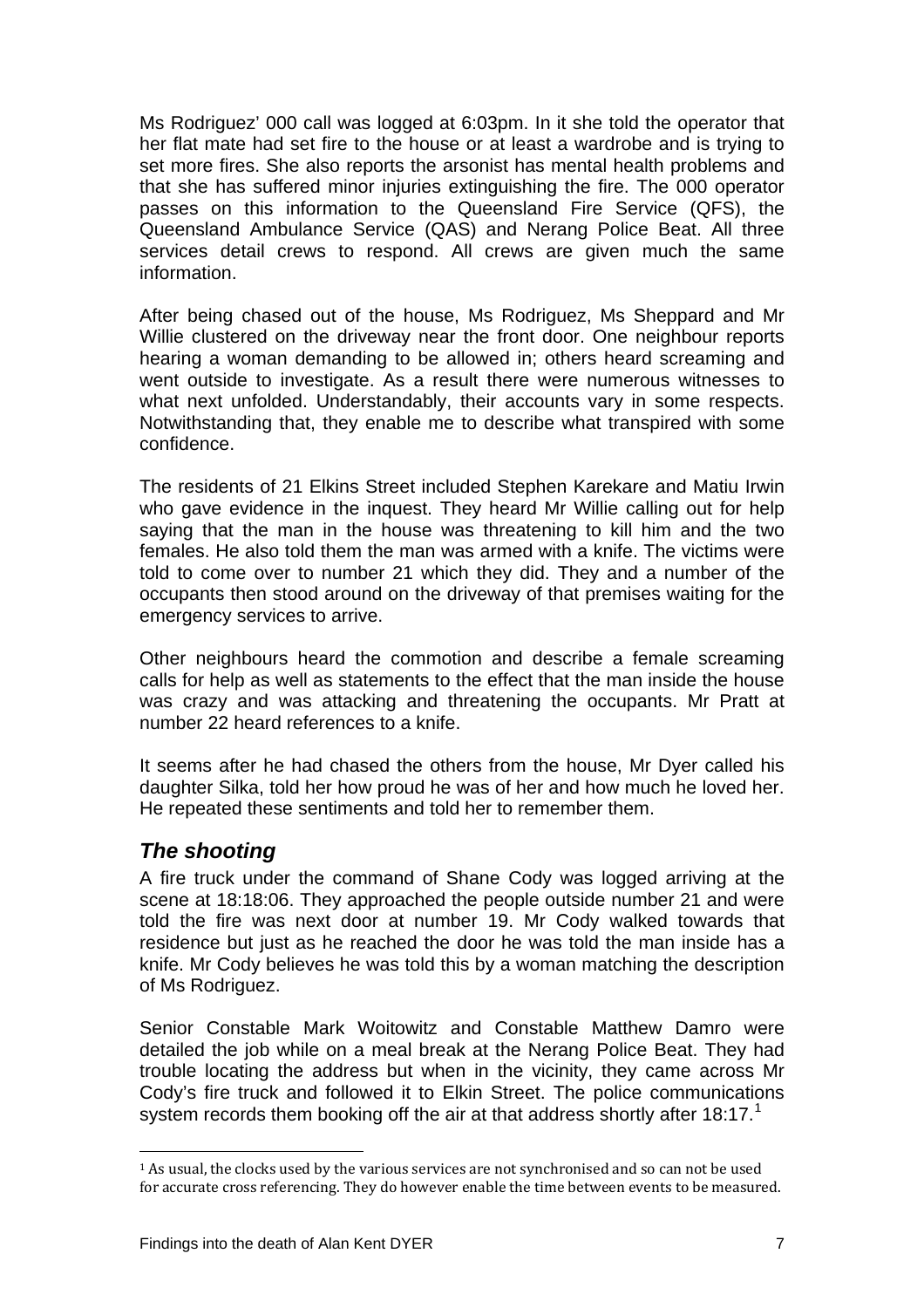On arrival the officers were approached by Mr Willie, Ms Sheppard and possibly Ms Rodriguez. They told Constable Damro that Mr Dyer was armed with a knife and that he had threatened to stab or kill police if they attended. The officers say it was they who told the QFS officer, who were at that point approaching the front door of number 19, to pull back.

On being informed that Mr Dyer had a knife, Constable Damro took out his canister of O.C. spray and radioed for assistance from an officer who had a Taser. This request is logged at 18:18.

The officers did not withdraw while waiting for the further assistance; instead they tried to confirm Mr Dyer was still in the house and that he indeed did have a knife. Senior Constable Woitowitz approached the front of the house and shone his torch into the tv room. He saw Mr Dyer sitting on a couch. This caused Mr Dyer to pull down the blind on the window through which the officer was looking. Constable Damro also tried to look into the house. One of the officers and one of the fire fighters recall seeing Mr Dyer come to the front door briefly before disappearing back into the house They could see him through glass panels in the door. Ms Rodriguez also saw this and called out "*There he is at the door!"*

Having regard to the evidence of the police officers, the fire fighters, and occupants of number 19 it is clear that they were spread across the front lawn outside the house. This is confirmed by various neighbours. The police officers were almost directly outside the front door, three to five metres from it and down the hill which slopped towards the street. The fire fighters were to the left of the door and the occupants of number 19 were to the right, nearer or on the driveway.

Suddenly, the front door of the house was flung open and Mr Dyer emerged holding the knife in his hand and yelling loudly. All of the witnesses describe him advancing very quickly towards the police officers – some say running, others say walking quickly or striding. Most witnesses say he was holding the knife above his shoulder with the blade facing forwards and downwards; some say he had his arm outstretched in front of him with the blade of the knife pointing upwards. Most agree they heard Mr Dyer yelling words like "*I'm going to kill you all!"* as he rushed towards the police officers.

Senior Constable Woitowitz was directly in front of the door, about 5 metres from it. He immediately dropped the canister of OC spray and reached for his firearm as he tried to retreat backwards down the slope away from the house. He had only taken a couple of steps when he came up against a large real estate "For sale" sign which was held in place by two wooden stakes.

He explained in evidence that not realising what it was, he tried push through it, and after initially providing resistance, the stakes broke and the officer fell over backwards. He says that just before he fell, Mr Dyer was about 2 metres from him and that as he fell, he saw Mr Dyer veer off to the officer's left.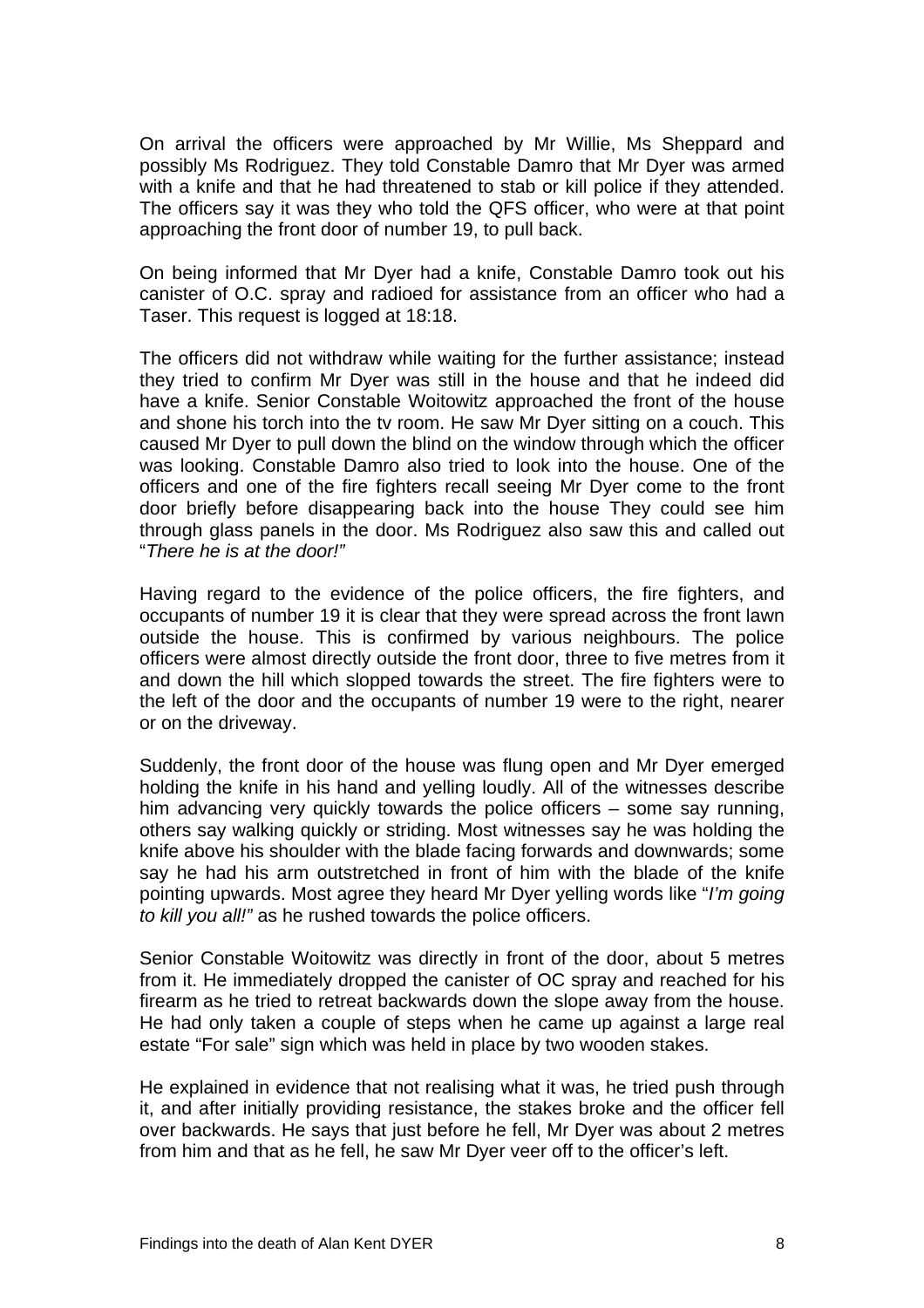Senior Constable Woitowitz momentarily lost sight of Mr Dyer as he struggled to regain his feet, and then he heard a gun shot. He looked to his left and saw Mr Dyer lying on the ground and his partner Constable Damro a metre or so away and slightly behind him, up against a shrub or small tree growing adjacent to the gutter.

Constable Damro was bent forward or crouching trying to look through a gap in the window blind when he heard the door slammed open. When he looked up Mr Dyer was already out of the house and advancing towards him brandishing the knife.

Constable Damro was also about 5 metres from the house and to the left of Senior Constable Woitowitz. He immediately began retreating backwards and reaching for his firearm. He very quickly came up against a shrub or small tree growing on the footpath and knew he could not retreat further. Mr Dyer was by this time only about two metres from him. He drew his fireman and fired one shot. He did not have time to prepare the trigger and take the gun in two hands as he had been trained to do but simply drew it, pointed and fired in one motion.

He later told investigators that he feared Mr Dyer was about to stab him and that he believed he had no other means of protecting himself.

Mr Dyer fell backwards dropping the knife as he did so.

One of the neighbours reported she head one of the police officers yelling "Stop!" but Mr Dyer continued to advance. Constable Damro does not remember issuing a warning and gave evidence that the initial gap of between him and Mr Dyer closed to 1 to 2 metres within a second or two. Officer Damro's perception was that Mr Dyer had pin-pointed him and was coming directly at him as he back-pedalled down the slope. Senior Constable Woitowitz corroborated that, saying that Mr Dyer made a 'bee-line' for his colleague and that as Offcier Woitowitz hit the sign and fell, Mr Dyer went straight for Constable Damro.

Numerous independent eye witnesses largely corroborate the versions provided by the officers.

Constable Damro went straight to where the knife had fallen and then looked to Mr Dyer and saw he no longer posed a threat. The officer re-holstered his firearm and moved away.

Senior Constable Woitowitz checked that his partner was uninjured and then attended to Mr Dyer. He felt a rapid, weak pulse and heard some gurgled breathes. Two of the fire fighters quickly took over the first aid.

Officers from both services reported the incident over their radios and called for an ambulance. The QFS system logged the transmission at 18:20:54; the QPS system at 18:19. It is apparent that from the arrival of the officers to the firing of the fatal shot less than three minutes elapsed, probably only two.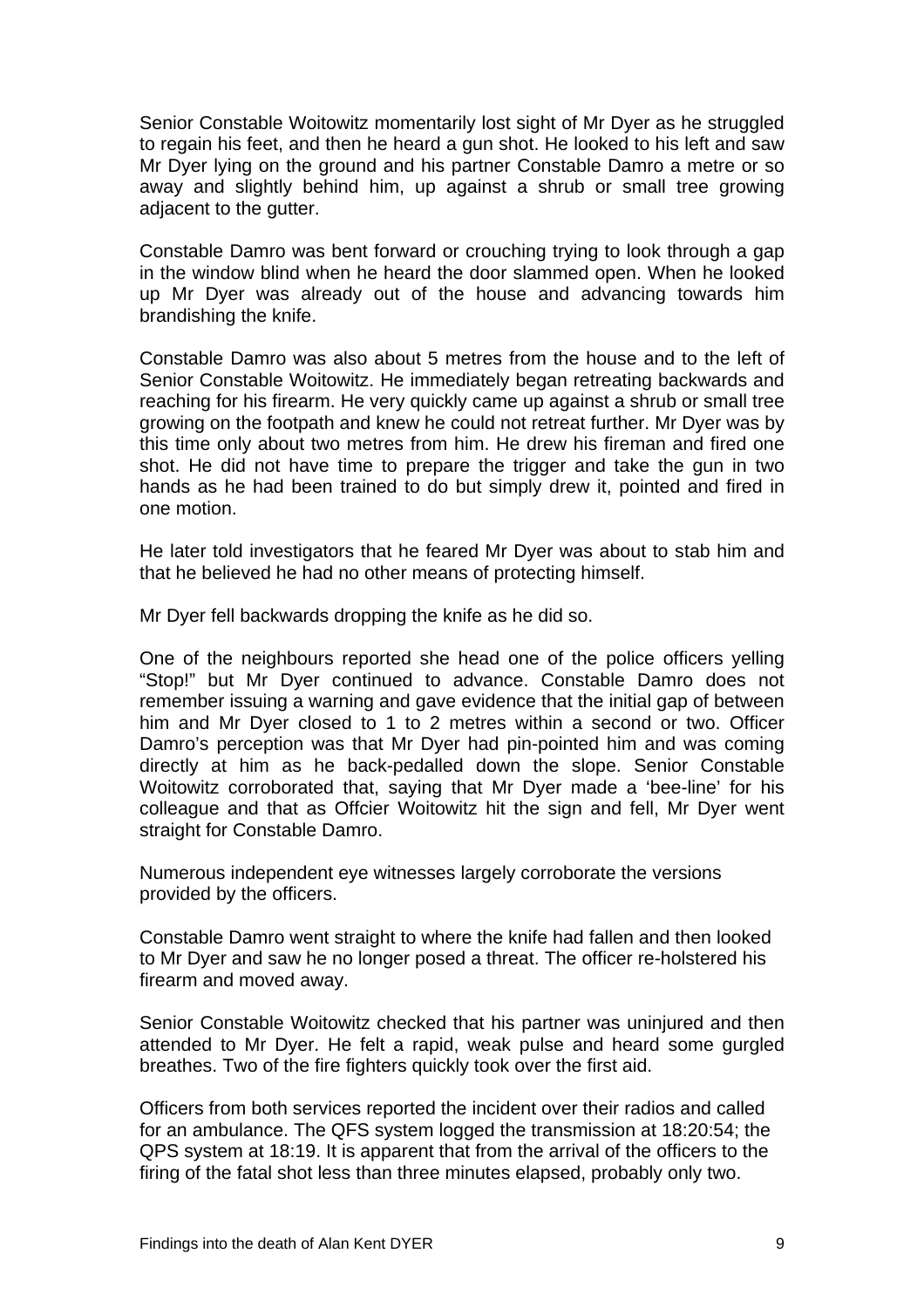#### <span id="page-11-0"></span>*The aftermath*

When QAS officers arrived at 6.31pm there were no signs of life. Notwithstanding that they continued resuscitation at the scene and en route to the Gold Coast hospital where Mr Dyer was pronounced deceased at 7.05pm.

Constable Damro was shaking and visibly upset immediately after the event. He apologised to Ms Sheppard, thinking the dead man was her father. She responded that he had no choice as Mr Dyer was going to kill him.

#### *Investigation results*

The investigation that I have earlier detailed commenced shortly afterwards.

Soon after the shooting Ms Rodriguez called Mr Dyer's ex-wife. His daughter Silka went to the Southport Hospital to see if it was true that her father was dead. After waiting a number of hours the death was confirmed. She was then asked to identify her father's body. As she was only 17 at the time, and as other more appropriate witnesses could have done that, I consider that was inappropriate.

An autopsy was conducted on 1 June 2008 by Dr Olumbe who has prepared a comprehensive post-mortem report. Dr Olumbe describes the trajectory of the projectile as moving from front to back, slightly left to right and then slightly downwards. Along that path the bullet caused catastrophic injury to major internal structures including the distal abdominal aorta which was lacerated and the lumbar vertebra (at L3) which was penetrated. The bullet was retrieved from that position.

The laceration to the major abdominal artery led to substantial blood loss with 1000mL of blood seen in the abdominal cavity and retroperitoneal haemotoma containing 600g of blood clot. Death would have been swift for Mr Dyer on account of that blood loss. The cause of death, as expected, was the gun shot would to the stomach.

Analysis of blood taken from Mr Dyer indicated a blood alcohol concentration of 0.215%. Metabolites of cannabis were also found.

Examination of the firearms seized from the officer showed that only one shot had been fired from Constable Damro's gun.

Both officers were found to have no alcohol or other drugs in their system.

### **Conclusion as to "how" the death occurred**

It is clear Mr Dyer died as a result of being shot by Constable Damro. For the reasons set out below I have come to the conclusion that Mr Dyer intended that to happen. "Suicide by cop" is a term used to describe deaths that result from the deceased person deliberately taking action intended to cause a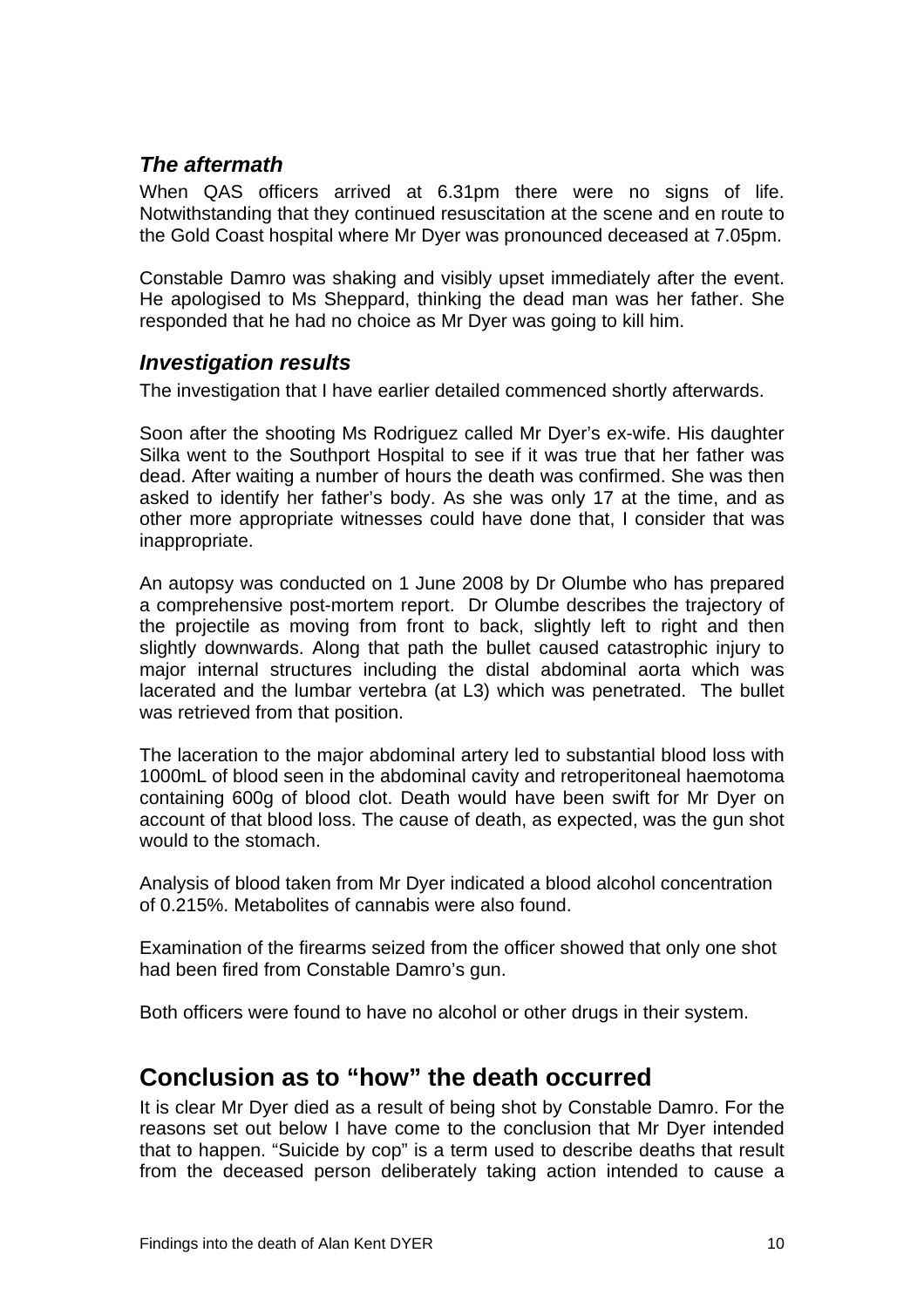<span id="page-12-0"></span>police officer to kill them. It is an explanation for police related deaths that is frequently proposed but rarely substantiated.<sup>[2](#page-12-1)</sup>

The factors supporting such a conclusion in this case are these:-

- Mr Dyer had a history of previous suicide attempts.
- He also had a lengthy history of depression that his treating doctor described as severe.
- At the time of his death his illness was no longer being treated and he was taking no medication for it.
- He was very intoxicated. Most suicides are impetuous or impulsive; many are associated with alcohol.
- Mr Dyer being "*strangely calm"* after he had lit the fire is consistent with the relief some suicide victims exhibit after they have made a decision to take their life and perceive the imminent end of their suffering.
- His comments in the telephone call to his daughter shortly before his death were consistent with a belief he would not speak to her again.
- He had no criminal history and no history of conflict with or animosity towards police.
- There are reports of domestic violence but in this case the person with whom he had recently shared a failed domestic relationship was not harmed despite the opportunity and her offering significant provocation.
- He did not attempt to prosecute his attack on the officers with any stealth or guile. On the contrary he told someone he correctly assumed would pass on his intention.
- He armed himself with a weapon that was most ostentatious but not most effective. He brandished a souvenir dagger when far more dangerous knives were undoubtedly at hand in the kitchen.
- When he ran at the officers, one fell to the ground and was at that moment defenceless. Rather than attacking that officer, Mr Dyer diverted this attention to the other officer who then shot him.

## **Findings required by s45**

I am required to find, as far as is possible, who the deceased person was, how he died, when and where he died and what caused his death. As a result of considering all of the material contained in the exhibits and the evidence given by the witnesses, the material parts of which I have summarised above, I am able to make the following findings.

| <b>Identity of the deceased -</b> | The deceased person was Alan Kent Dyer.                                                                                             |
|-----------------------------------|-------------------------------------------------------------------------------------------------------------------------------------|
| How he died -                     | Mr Dyer died as a result of being shot by a<br>police officer he attacked with the intention<br>of causing the officer to kill him. |

<span id="page-12-1"></span><sup>2</sup> In my experience the motivation for suggesting a suicide by cop has occurred when the evidence does not support it is the desire to assuage the guilt or regret officers understandably feel after being involved in such incidents.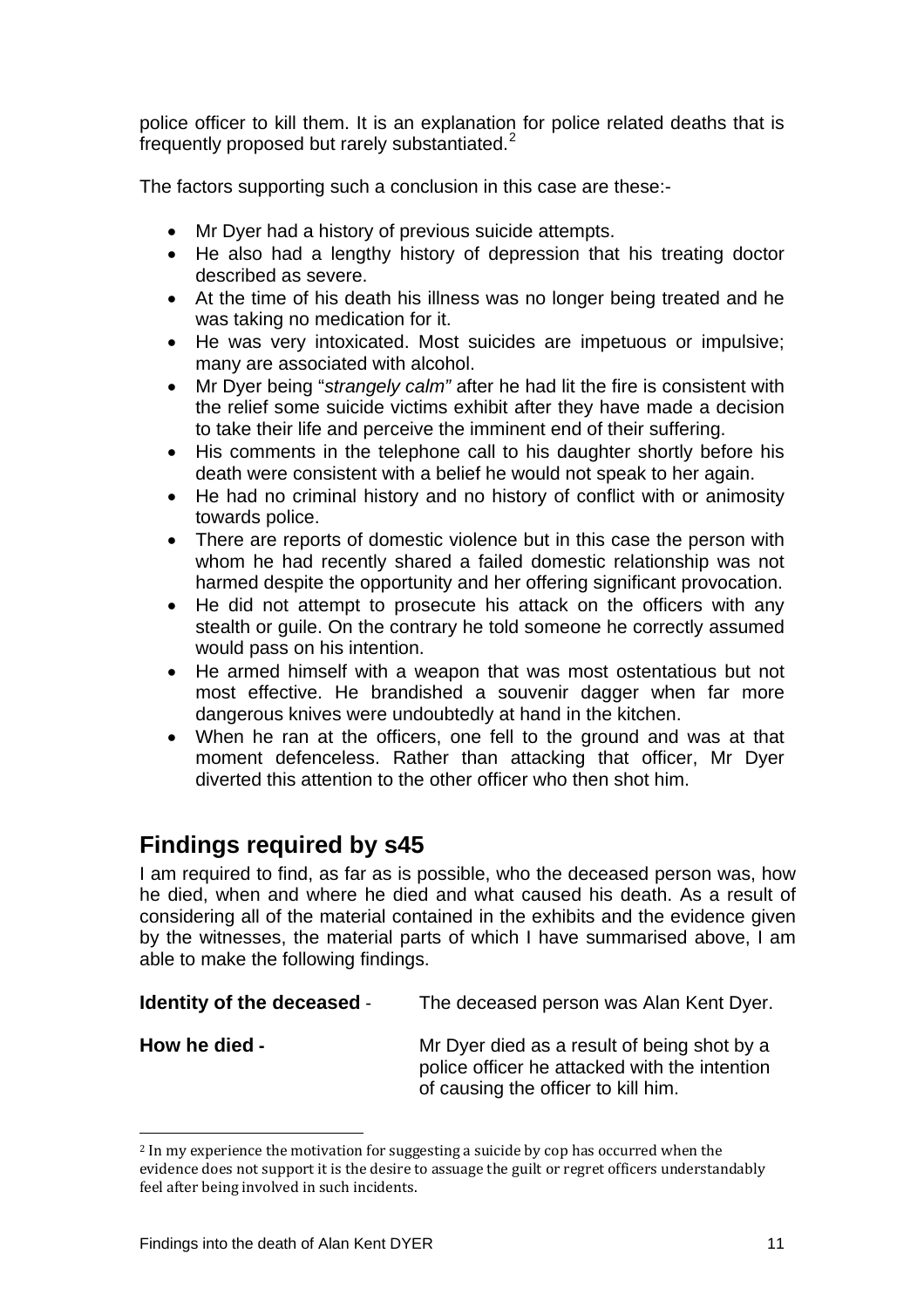<span id="page-13-0"></span>

| <b>Place of death -</b> | He died at Pacific Pines in Queensland.                               |
|-------------------------|-----------------------------------------------------------------------|
| Date of death -         | Mr Dyer died on 31 May 2008.                                          |
| <b>Cause of death -</b> | Mr Dyer died as a result of a single gunshot<br>wound to the abdomen. |

## **Referral to DPP pursuant to s48**

The Coroners Act in s48 requires a coroner who, as a result of information obtained while investigating a death, "*reasonably suspects a person has committed an offence"* to give the information to the appropriate prosecuting authority. However, when determining whether such a referral is to be made, a coroner is not to have regard to evidence given after a witness has claimed that the answer to question may incriminate the witness and has been directed by the coroner to nevertheless answer. $3$ 

I take "*committed an offence*" to mean that there is admissible evidence that could prove the necessary elements to the criminal standard. That would include the evidence necessary to rebut any defence reasonably raised by the evidence.

Section 291 of the Criminal Code provides that it is unlawful to kill another person unless that killing is authorised, justified or excused by law.

Section 300 Criminal Code states that, *"Any person who unlawfully kills another person is guilty of a crime, which is called murder, or manslaughter, according to the circumstances of the case."* 

There are various definitions of murder provided by s.302 of the Code. Most relevantly to this case, s.302(1) provides that a person who unlawfully kills another person with the intention of causing the death or doing grievous bodily harm is guilty of the crime of murder.

In this case there is abundant admissible evidence indicating Alan Dyer's death was caused by Constable Damro shooting him. The evidence of Senior Constable Woitowitz and the neighbours in Elkin Street detail the circumstances in which that occurred.

The only direct evidence of the intention of Constable Damro when he fired the fatal shot is found in his interviews and his evidence to this court, but neither account would be admissible against the officer in criminal proceedings because they were not made voluntarily.

However, intention can, and usually is, inferred from the circumstances of the act in question with the presumption that a person intends the likely and natural consequences of their actions.

<span id="page-13-1"></span> $3 \text{ s}48(1)$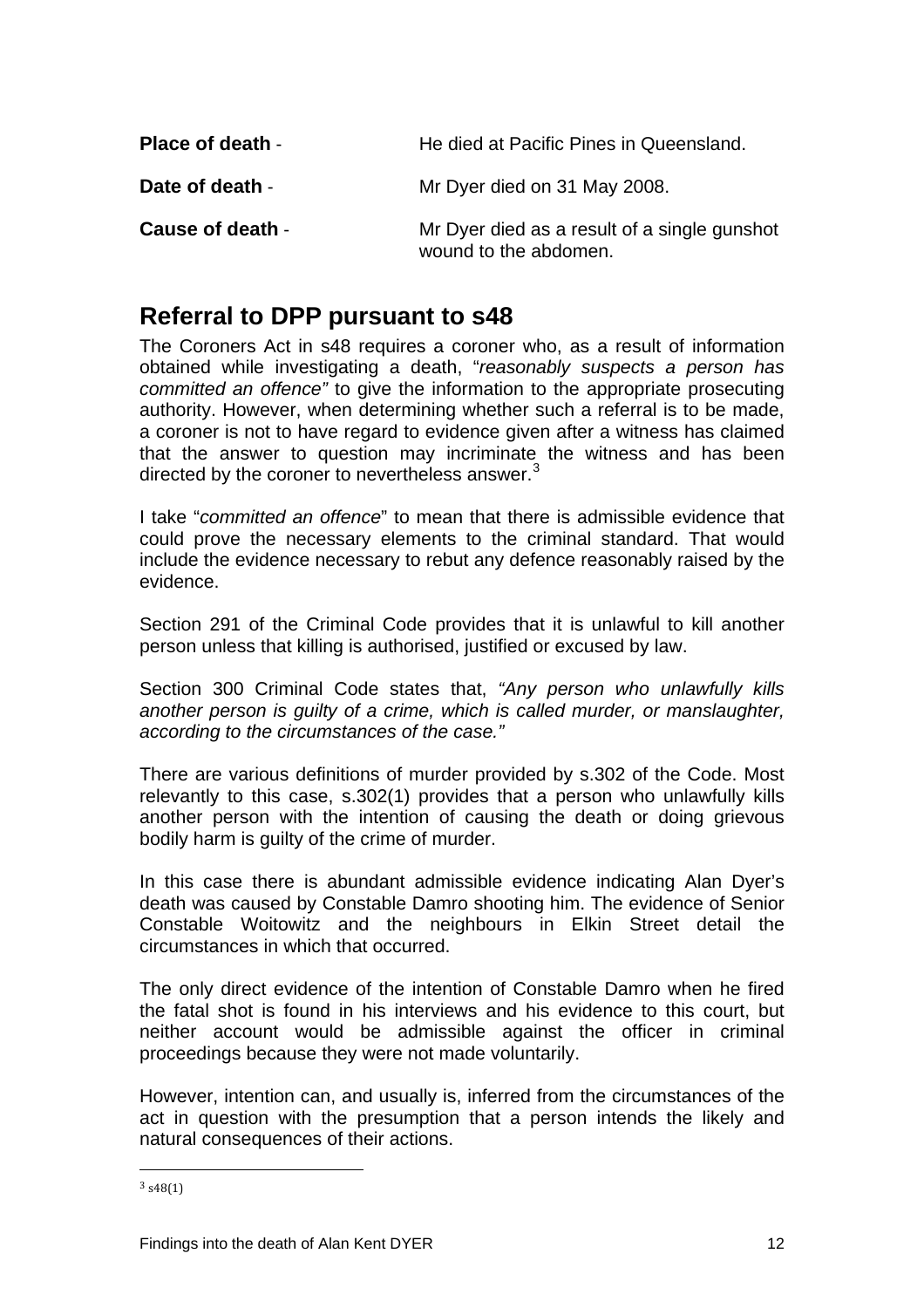In this case, I am confident it could be proven the officer intended to kill or do grievous bodily harm to Mr Dyer when he shot him.

Therefore, the only issue to be further considered is whether the killing was authorised, justified or excused by law. If it was, that is the end of the matter. If not, I must refer the information to the Director of Public Prosecutions to enable him to determine whether an indictment should be presented.

Section 271 (2), short-titled "*Self-defence against unprovoked assault,*" provides that if a person is assaulted in such a way as to cause reasonable apprehension of death or grievous bodily harm, and the person believes on reasonable grounds that he can not otherwise protect himself from that, it is lawful for the person to use such force as is necessary for his defence even though that force may cause death or grievous boldly harm.

I should perhaps point out for non legal readers that "assault" includes a threat do apply force as well as the actual application of it.

That subsection has been exhaustively analysed by the Court of Appeal in *R v*  Wilmot.<sup>[4](#page-14-0)</sup> Most relevantly, the Court adopted observations from earlier cases to the following effect: it is sufficient if the person using the force believed on reasonable grounds that only by using the deadly force employed would he preserve himself even if objectively, there were other non fatal options. It is the belief of the actor that is critical, provided it is based on reasonable grounds.

In this case I have found that Mr Dyer was most likely expecting to be shot by police and may well have had no intention of harming them. However, that could not possibly prohibit the officers taking steps to protect themselves for an immediate and apparently deadly threat. My conclusions are based on hindsight, and the calm consideration of extensive evidence not known to the officers. They had just seconds in which to assess the situation and to act.

It is sometimes suggested that officers coming under attack can "shoot to wound" – that is disable an assailant by shooting at his or her legs. Having heard expert evidence about the difficulty of precision shooting when the target and the shooter are both moving, I can easily dismiss the feasibility of that proposition.

I also accept that in this case it would not have been safe for the officers to have turned and ran. Mr Dyer was already moving towards them when they became aware of the attack and he was coming down hill. It is likely he could have caught them and stabbed them in the back were he minded to do so. Further the officers would have been conscious that tactic could have left other people vulnerable to attack.

<span id="page-14-0"></span><sup>4 [2006]</sup> QCA 91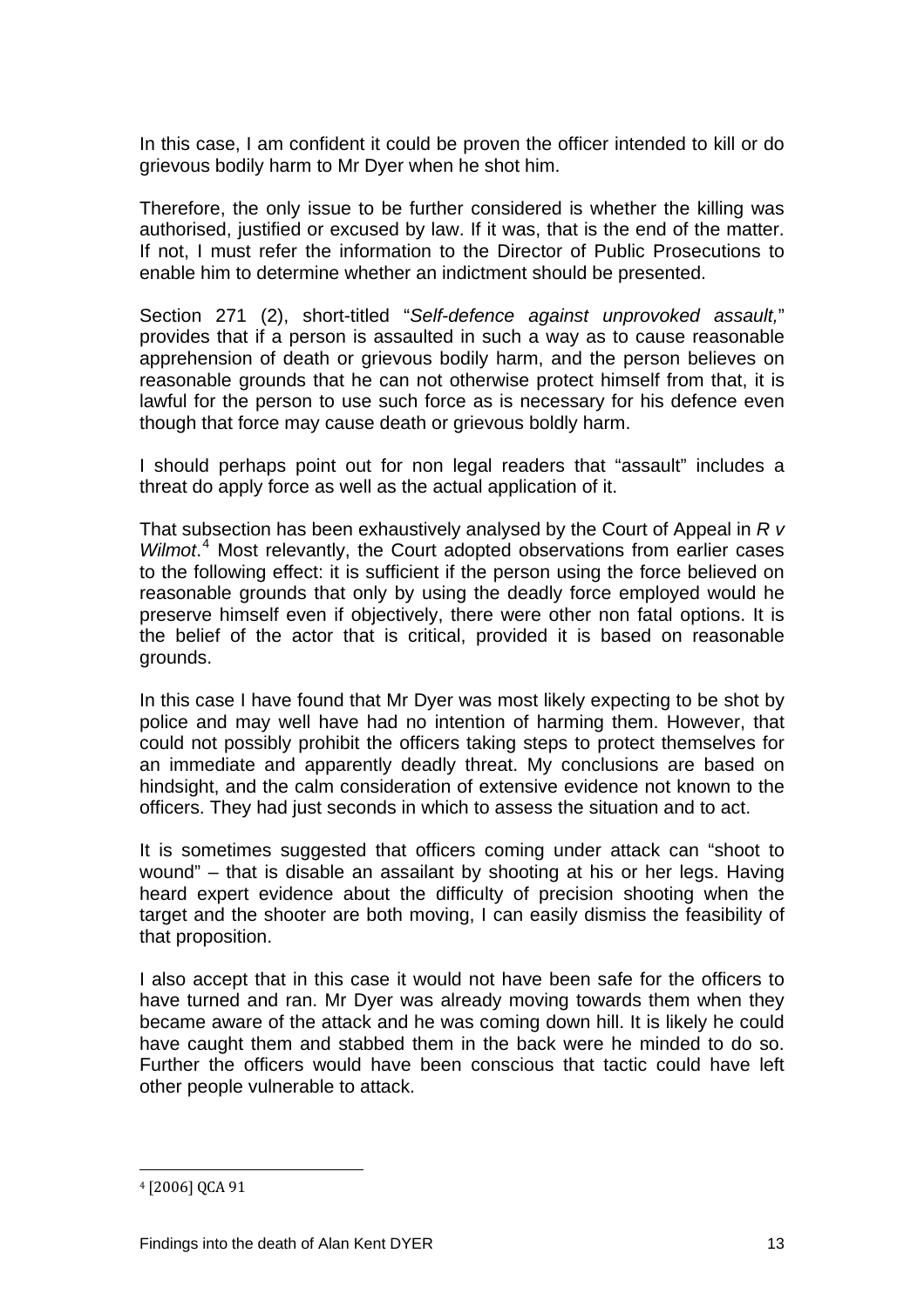<span id="page-15-0"></span>In my view, Constable Damro reasonably apprehended his life was at risk and reasonably concluded that he could only avert that risk by shooting Mr Dyer.

Police officers are not above the law. They are liable to be prosecuted if the evidence is sufficient but police officers are also entitled to the protection of the law, in this case that afforded by the self-defence provisions. When one has regard to how Constable Damro came to be in the position he found himself in on the evening of 31 May 2008, no fair minded person could have any concerns about that. He was acting lawfully and reasonably. He did not create the danger that prompted him to shoot the person who did.

In the circumstances I am of the view the preconditions to a referral under s48 (2) are not met.

### **Concerns, comments and recommendations**

Section 46, in so far as it is relevant to this matter, provides that a coroner may comment on anything connected with a death that relates to public health or safety, the administration of justice or ways to prevent deaths from happening in similar circumstances in the future.

The circumstances of this case raise three issues that may warrant consideration from that perspective. They are:-

- Did the QPS policy in place at the relevant time concerning Taser deployment contribute to the death or should changes be made to otherwise improve safety?
- Was the QPS policy concerning dealing with people suffering from mental illness adhered to and is it adequate?
- Did the officers involved in the incident appropriately manage it?

#### *Tasers*

Taser is a brand of conducted energy weapon – a hand held neuromuscular disruptive device designed to temporarily incapacitate a person through the application of electrical current.

In May 2008 these devices had only been provided to some senior officers in each police district. That calls into question whether the death might have been avoided had the officers involved in the incident had immediate access to a Taser.

As a result of hearing from the officers involved and considering the statement of Sergeant Damien Hayden of the QPS Policing Skills Program, I am persuaded deployment of a Taser would not have been feasible. The need for a high level of accuracy in the placement of both barbs in the body of the target mandates that the weapon be deployed when the target is only 3 to 5 meters away. To allow a person attacking with a knife to get so close would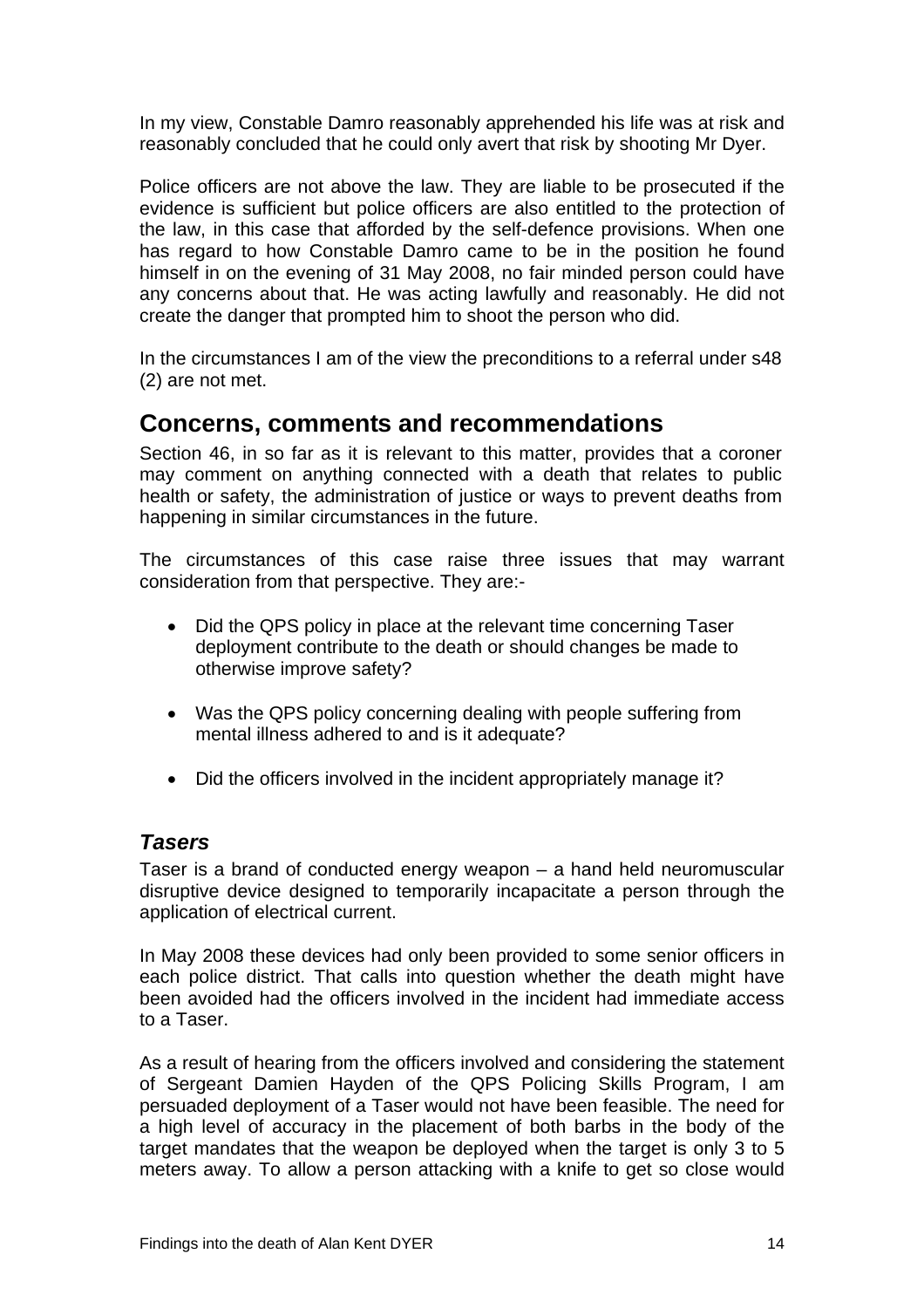<span id="page-16-0"></span>be unreasonably dangerous. Further the likelihood of one of the barbs becoming displaced as target fell down the sloping ground was high. Once that happened the device would cease to have any effect.

Since this incident, Tasers have been made available to most first response officers. That policy is still under evaluation. No comment for me is needed in relation to that process.

#### *Responding to mental illness*

Since 2005 the QPS has been collaborating with Queensland Health and other agencies in the Mental Health Intervention (MHI) Project. An important part of the project is the training of first response officers in de-escalation of mental health incidents through enhanced tactical communication skills. It is anticipated these officers will have the ability to identify, provide support and effectively intervene in situations which may otherwise result in mental health incidents. It also provides for the appointment of more intensively trained regional and district MHI Coordinators and the dissemination of medical information from Queensland Health that may assist resolve crises involving persons suffering mental illness.

I am satisfied that in this case that there was no opportunity to involve a MHI Coordinator or take any other steps under the MHI Project that may have deescalated the incident. The identity of the person with the mental illness was not known and, in any event, no information on any of Mr Dyer's medical files would have indicated he was likely to act in the way he did.

#### *Incident management*

I have already found the use of deadly force in this case as justified. I should add that in my view the officers involved acquitted themselves commendably. They reacted to a volatile and deadly emergency with admirable precision. I accept that the death of Mr Dyer distressed them both and I am relieved that it has not prevented them from continuing in the QPS: what I have seen of them indicates they have the qualities to make a valuable contrition to policing. None of the comments that follow should be construed as criticism of them. I accept the evidence of the former Inspector Turner, who is well known to and respected by this court, that they appear to have complied with their training when dealing with the situation that suddenly confronted them.

However, in order to contribute to the continuing improvement of policing skills and tactics I raise for consideration the following analysis.

When they were detailed the job the officers were told the subject suffered from mental illness and had lit a number of fires within the house. Soon after they arrived they were told he was armed with a knife and had expressed an intention to attack police if they attended.

In those circumstances I would have thought the first priority would be to clear the area of all bystanders by telling all of the on-lookers to go inside and lock their doors. Then next or simultaneous step would presumably be to call for